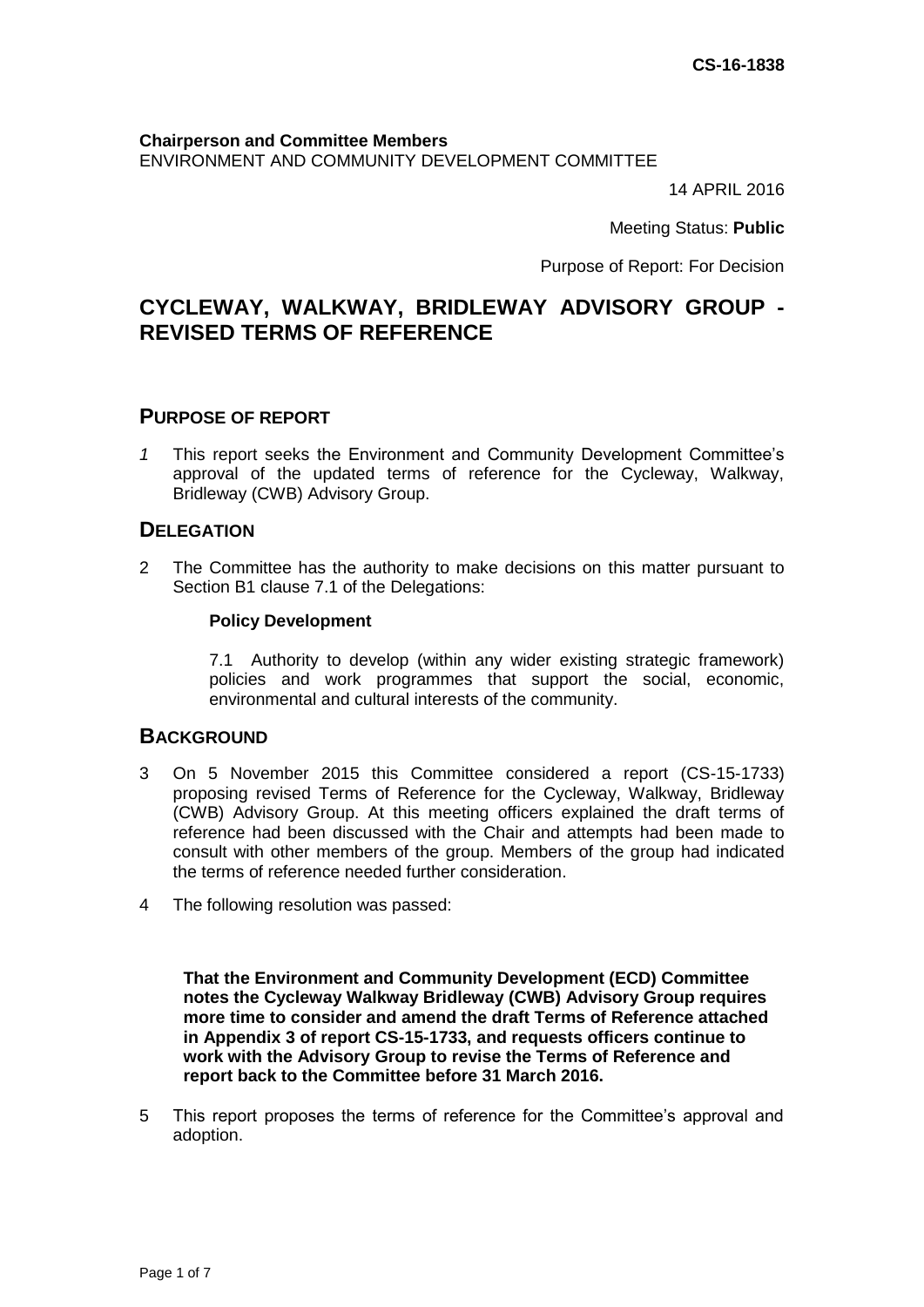# **ISSUES AND OPTIONS**

- 6 The draft presented to the Committee in November did not have the support of the Advisory Group at that time. It was noted themes had been effectively captured but there were other issues to resolve eg eligibility for membership, the process for appointing the Chair, agenda management and aspects of meeting protocol. The proposed name for the Group was the 'Cycleway, Walkway, Bridleway *Community* Group.' Not all members agreed with the change of name and it has reverted to *Advisory* group.
- 7 The points the Group had disagreed with have been addressed in the revised Terms of Reference (ToR) and these were tabled for the Advisory Group's meeting on 8 March. At that meeting it was agreed a sub-group of five CWB representatives would meet with Council staff to make final amendments. The subsequent meeting occurred on 16 March 2016 where final details were addressed including; an agreement on the process for appointing new representatives; an increased frequency of meetings from quarterly to bimonthly, and the introduction of a review period for the terms of reference to align with Council's triennial cycle. A flow chart for addressing matters raised by representatives was also added. This is attached as Appendix A.

# **CONSIDERATIONS**

# Policy considerations

8 There are no policy considerations. This decision will reaffirm a place for the Cycleway, Walkway and Bridleway Advisory Group in the Council's framework of community relationships.

## Legal considerations

9 There are no legal considerations associated with this report.

## Financial considerations

10 There are no financial considerations at this time. The proposed increase in administrative and direct support does not represent a material cost and will be managed within existing resources.

# Tāngata whenua considerations

11 There are no additional tāngata whenua considerations at this time.

# **SIGNIFICANCE AND ENGAGEMENT**

# Degree of significance

12 This matter has a low level of significance under Council policy.

## Consultation already undertaken

13 The Chair and members of the CWB Advisory Group have been in discussion with officers over changes to the Group's terms of reference over the past fifteen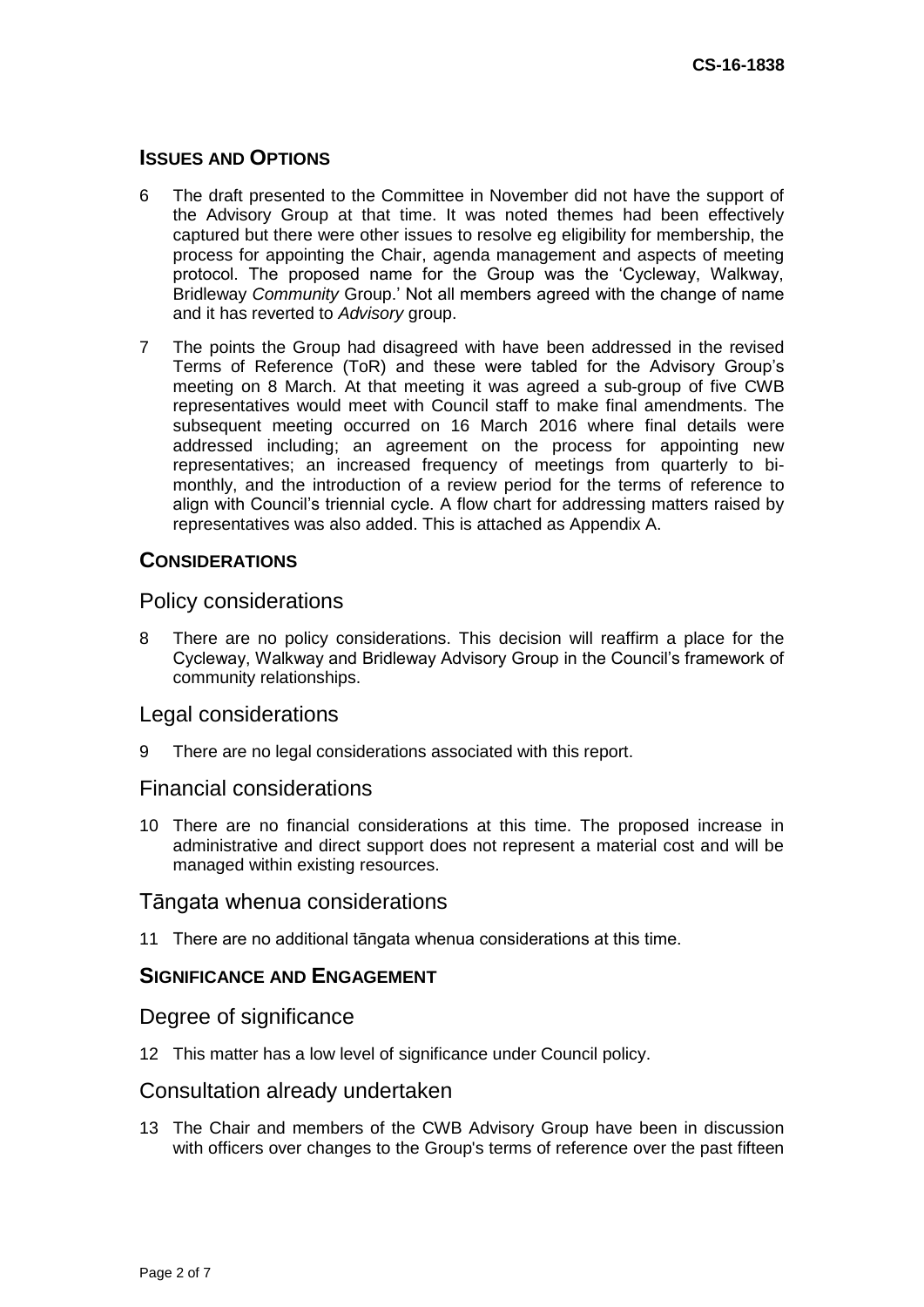months. Representatives of the Group reviewed and agreed on the final draft, however the Chair was not able to attend this meeting.

# Engagement planning

14 No specific wider community engagement is considered to be required. The CWB Advisory Group will promote the changed ToR through their own networks. If required, staff will support that communication through preparation of key messages and supply of electronic copies of the revised terms of reference for circulation.

## **Publicity**

15 Appropriate media channels will be used to notify the community revised terms of reference have been approved and to reaffirm the relationship between the Council and the CWB Advisory Group. As no significant change is recommended no additional publicity is planned. Any media statement should be a joint statement from the Chair of the CWB Advisory Group and the Mayor or one of the councillors who is a member of the Group.

# **RECOMMENDATIONS**

16 That the Committee approves the Terms of Reference for the Cycleway, Walkway and Bridleway Advisory Group attached in Appendix One to this report CS-16-1838.

| <b>Report prepared by</b>                          | <b>Approved for submission</b>                           | <b>Approved for submission</b>                         |
|----------------------------------------------------|----------------------------------------------------------|--------------------------------------------------------|
| Jamie Roberts                                      | Crispin Mylne                                            | Sean Mallon                                            |
| Cycleway, Walkway,<br><b>Bridleway Coordinator</b> | <b>Acting Group Manager</b><br><b>Community Services</b> | <b>Group Manager</b><br><b>Infrastructure Services</b> |

## **ATTACHMENT**

Appendix 1 Terms of Reference for the Cycleway, Walkway, and Bridleway Advisory Group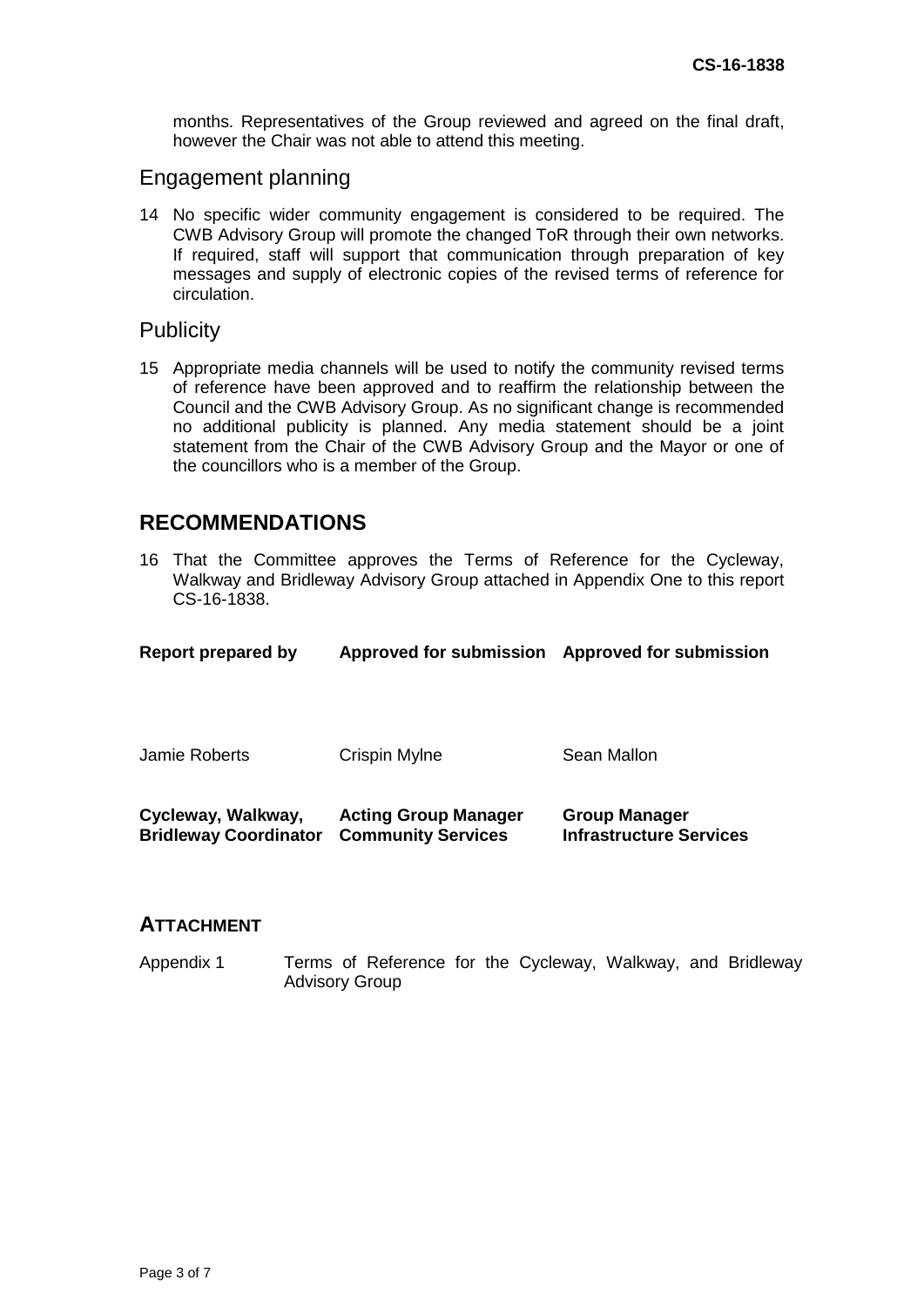# **Cycleway, Walkway, Bridleway Advisory Group Terms of Reference**

# **BACKGROUND**

1. The Kāpiti Cycleway, Walkway and Bridleway (CWB) Advisory Group is a voluntary group which seeks to extend the CWB network and to improve the cycling, walking, and equestrian experience on the Kāpiti Coast.

## **PURPOSE**

2. The purpose of the Advisory Group is to advise Council on issues and opportunities within the CWB network.

#### **CONSTITUTION & MEMBERSHIP**

- 3. The membership of the Kāpiti Cycleway, Walkway and Bridleway Advisory Group is:
	- 3.1. Two councillors
	- 3.2. One community representative from each of the following interest groups, with a Deputy from each also able to attend:
		- 3.2.1. Walking
		- 3.2.2. On Road Cycling
		- 3.2.3. Equestrian
		- 3.2.4. Off Road Cycling
		- 3.2.5. Recreational Open Space
		- 3.2.6. Accessibility
		- 3.2.7. Environmental Care Groups
		- 3.2.8. Youth
	- 3.3. Council officers
		- 3.3.1. Group Manager Community Services
		- 3.3.2. Parks and Recreation CWB Officer
		- 3.3.3. Infrastructure CWB Officer
- 4. Community representatives will be confirmed at the first meeting of each triennium. The terms of reference will also be reviewed at this time.
- 5. The Chairperson will be one of the community representatives listed in paragraph 3.2. The Chairperson will be determined by the members listed in paragraphs 3.1 and 3.2 at the first meeting of each triennium.
- 6. When an Advisory Group member stands down or a replacement is needed recommendations will be sought from the incumbent with the new representative approved by members listed in 3.1 and 3.2.
- 7. Voting rights during meetings are limited to members listed in paragraphs 3.1 and 3.2 provided that each group is entitled to one vote.
- 8. Recommendations from the group shall be formed by way of majority vote.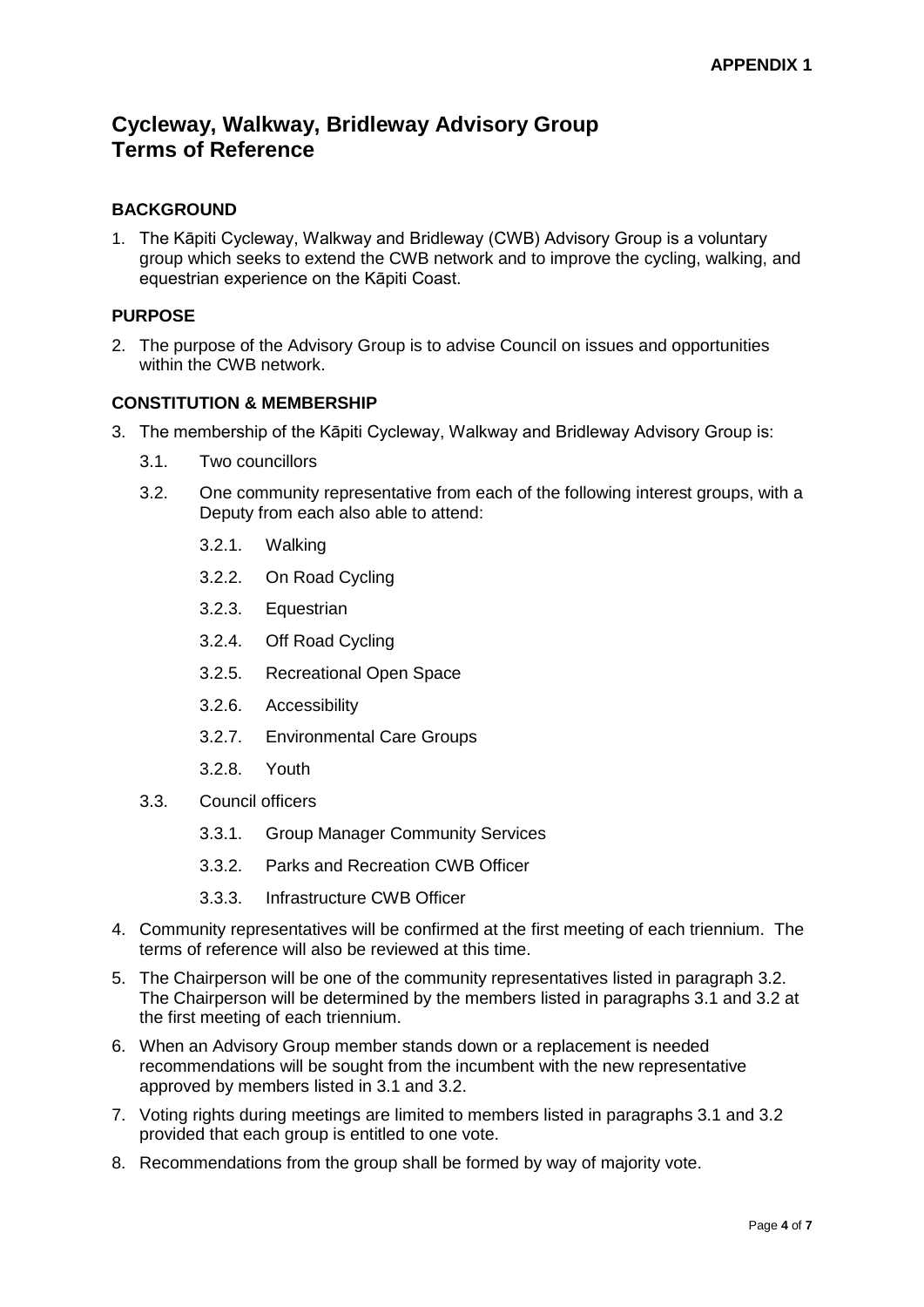- 9. Agendas and minutes of the meetings will be circulated to:
	- 9.1. Members listed in paragraph 3.1 and 3.2
	- 9.2. Each of the iwi with whom Council works under a Memorandum of Partnership: Ngā Hapū o Ōtaki , Te Ātiawa Charitable Trust and Ngāti Toa Rangatira
	- 9.3. Kāpiti Coast Youth Council
	- 9.4. Members of these groups are invited to attend meetings of the Advisory Group
- 10. Council staff supporting the Advisory Group when required include:
	- 10.1. Parks and Recreation Manager
	- 10.2. Roading Asset Manager
	- 10.3. Group Manager Infrastructure Services
	- 10.4. Executive Secretary Community Services
- 11. The Advisory Group may also co-opt or invite members as agreed from other relevant groups, including but not limited to specialist community groups, environmental groups and Care Groups.

#### **MEETING FREQUENCY**

- 12. Meetings will be held on a bimonthly basis (every two months) unless determined otherwise by the Group.
- 13. The Council will provide secretarial support for the Group.
- 14. Minutes, including Matters Under Action, will be distributed within four weeks of meetings.

#### **QUORUM**

15. A quorum is: one councillor, plus three community representatives, plus one council officer.

#### **OBJECTIVES**

- 16. The objectives of the Advisory Group are to:
	- 16.1. Proactively identify opportunities, issues and advise on cycling, walking, and equestrian matters on the Kāpiti Coast in general
	- 16.2. Advise on priorities for implementing the Cycleway, Walkway and Bridleway (CWB) Strategy, Network Plan and Activity Management Plan in the Kāpiti Coast **District**
	- 16.3. Facilitate communication between the council and the community on cycling, walking, and equestrian matters on the Kāpiti Coast, and
	- 16.4. Make recommendations to the Group Manager Community Services and the Group Manager Infrastructure on new opportunities on CWB matters

#### **SCOPE OF ACTIVITY**

17. The Advisory Group will: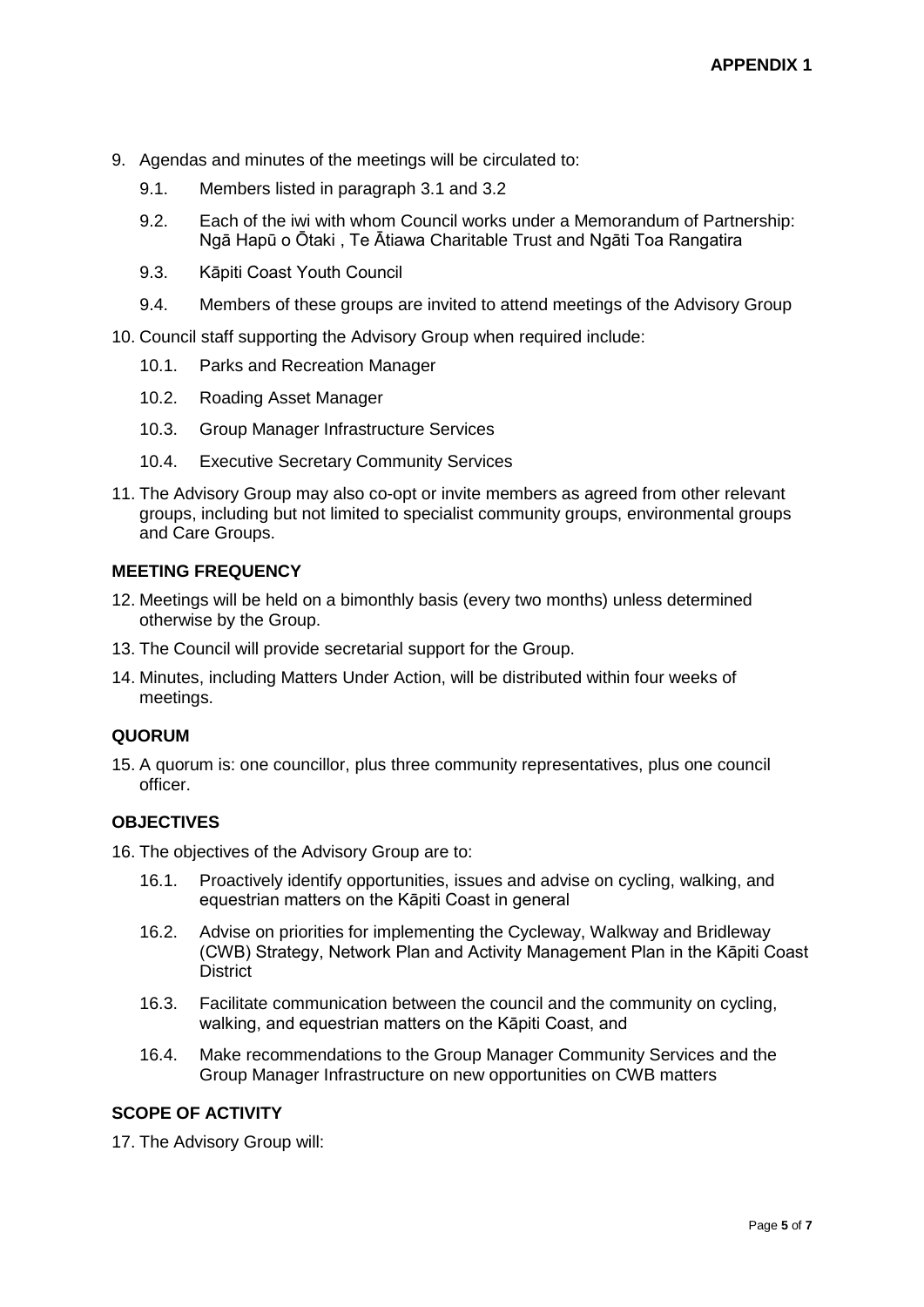- 17.1. Establish relationships with key community organisations with which this Advisory Group must work
- 17.2. Provide focus and advise of priorities for CWB in the Kāpiti Coast District
- 17.3. Advise Council officers in the implementation of priorities and projects particularly with respect to community perspective and input
- 17.4. Advise on projects and recommend funding allocation to the Kāpiti Coast District Council through the Environment and Community Development Committee
- 17.5. Consider and make recommendations to the Environment and Community Development Committee and/or the Chief Executive on involvement in relation to events, issues, reports, plans and subdivisions in relation to encouraging cycling, walking and horse riding on the Kāpiti Coast if required
- 17.6. Participate in Council-led public consultation processes
- 17.7. Work with officers to report to the Environment and Community Development Committee on activities at the end of each financial year and/or as required during the financial year to scheduled meetings of that Committee, and
- 17.8. Through the Chairperson, advise the Group Manager Community Services of any other issues of concern that need to be addressed to improve the efficiency and effectiveness of the Advisory Group

# **PROCESS**

18. The process for raising and addressing matters through the Group is outlined in Appendix A.

………………………………………………………

Chair, Cycleways, Walkways and Bridleways Group

………………………………………………………

Group Manager Community Services